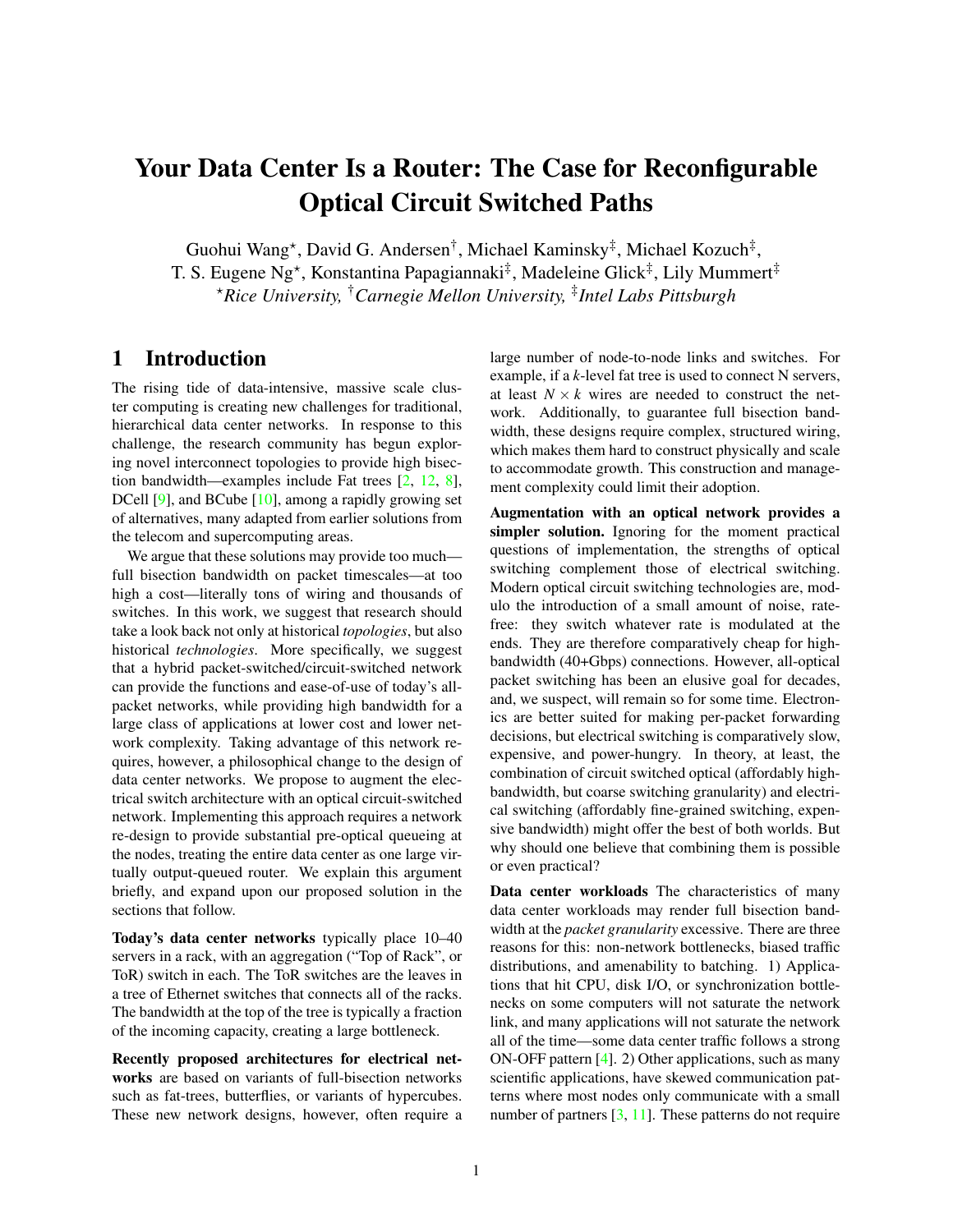arbitrary full-bisection capacity. 3) A final set of applications, such as large MapReduce-style computations, may be amenable to batched data delivery: instead of sending data to destinations in a fine-grained manner (e.g., 1, 2, 3, 1, 2, 3), sufficient buffering can be provided to batch this delivery (1, 1, 2, 2, 3, 3).

Design outline. Our basic design is to use a circuit switched optical network to connect top-of-rack switches with a high-bandwidth link, and to also connect them through a relatively low-bandwidth, traditional electrical switch hierarchy. This design limits the required optical port count, but means that high bandwidth becomes available from one group of machines to another group of machines in a circuit time-slot. We consider MEMS switches that can reconfigure on a timescale of several to tens of milliseconds. Recent trends in the pricing of optical MEMS switches with these characteristics confirm the viability of such a design option for deployment in data centers.

However, because the optical network is circuit switched, it can provide only one optical path for each server rack. For example, once an optical path is set up between racks *A* and *B*, the packets from *A* to *B* can be delivered at very high speed. The packets from rack *A* to other racks, however, cannot go through the optical network until the switch is reconfigured. Effective use of the optical network requires continuous monitoring of the rack-to-rack traffic demands and consequent reconfiguration of the network.

In this paper, we analyze the feasibility of using circuit-switched optical paths in data centers. We show that, even in large scale data centers, the optical paths can still be reconfigured at small time scales. Using the workloads of an existing data center, we show that a small number of optical paths has great potential to significantly relieve today's data center bottlenecks. Although this design holds great promise, it raises several substantial questions. How should the circuit-switched optical network be integrated into today's data centers with low software and hardware cost? How should a circuit-switched optical network be managed to provide maximum benefit in the presence of changing traffic patterns? What are the implications to data center applications, and for what classes of applications does this design work (or not)? We explore potential solutions to address these questions. We discuss the system elements and outline a first-cut system architecture to manage the reconfigurable circuit-switched optical paths.

### 2 Related Work

In addition to the aforementioned recent new data center topologies (FatTrees, DCell, BCube, etc.), the most related work is the use of optical circuit switching in supercomputer design. These efforts differ substantially from our focus. The UCLP (User Controlled Lightpath) project [\[1\]](#page-5-8), for instance, explored the use of optical circuit switches on hour-and-longer timescales for widearea grid computing. Researchers from IBM and others have examined the use of hybrid electrical/optical systems inside supercomputers, but focused on the lowerlevel hardware issues and provided node-to-node connectivity, instead of our focus on affordable switch-toswitch connectivity  $[3, 11]$  $[3, 11]$  $[3, 11]$ .

The idea of adding reconfigurable optical paths for high bandwidth data centers has been previously proposed in [\[7\]](#page-5-9). The use of hybrid networks in a stream computing system has been further explored in [\[13\]](#page-5-10). Although no design details are provided  $[13]$ , this work has mostly focused on the routing and job management of the stream computing application. The focus of our work is on integrating optical circuits in large scale data centers and understanding the impact of the hybrid network architecture on different applications. We believe that our view of treating the data center as a single virtually output queued router is novel among this prior work.

# <span id="page-1-1"></span>3 Optical Circuits for Data Centers

Optical Technologies. Optical links are today's standard for ultra-high speed data transmission. Telecommunications and wide-area backbone networks commonly use 40Gbps OC-768 lines, and new 100Gbps optical links have already been developed. With the increasing demand for high speed transmission in data centers and storage area networks, optical fiber is a logical choice because of its low loss, ultra-high bandwidth, and low power consumption. Traditionally, however, optical components (e.g., transceivers and switches) have been significantly more expensive than their electrical counterparts. However, recent advances in optical interconnect technology have precipitated cost reductions that might make using optical links in data centers viable.

Our design leverages MEMS-based optical switches. These devices, which offer a promising costperformance point, provide switching by physically rotating mirror arrays that redirect carrier laser beams to create connections between input and output ports. Once such a connection is established, network link efficiency is extremely high; however, the *reconfiguration time* for such devices is long (a few milliseconds) $<sup>1</sup>$  $<sup>1</sup>$  $<sup>1</sup>$ .</sup>

Consequently, they act as *circuit-switching* devices.

Hybrid Packet-Switched / Circuit-Switched Network Design. Figure [1](#page-2-0) depicts our proposed network architecture. Because the optical network is circuit-switched,

<span id="page-1-0"></span><sup>&</sup>lt;sup>1</sup>e.g., Opneti's 1x8 MEMS switch requires 2ms typical, 5ms max to switch with multi-mode fiber. [http://www.opneti.com/](http://www.opneti.com/right/1x8switch.htm) [right/1x8switch.htm](http://www.opneti.com/right/1x8switch.htm)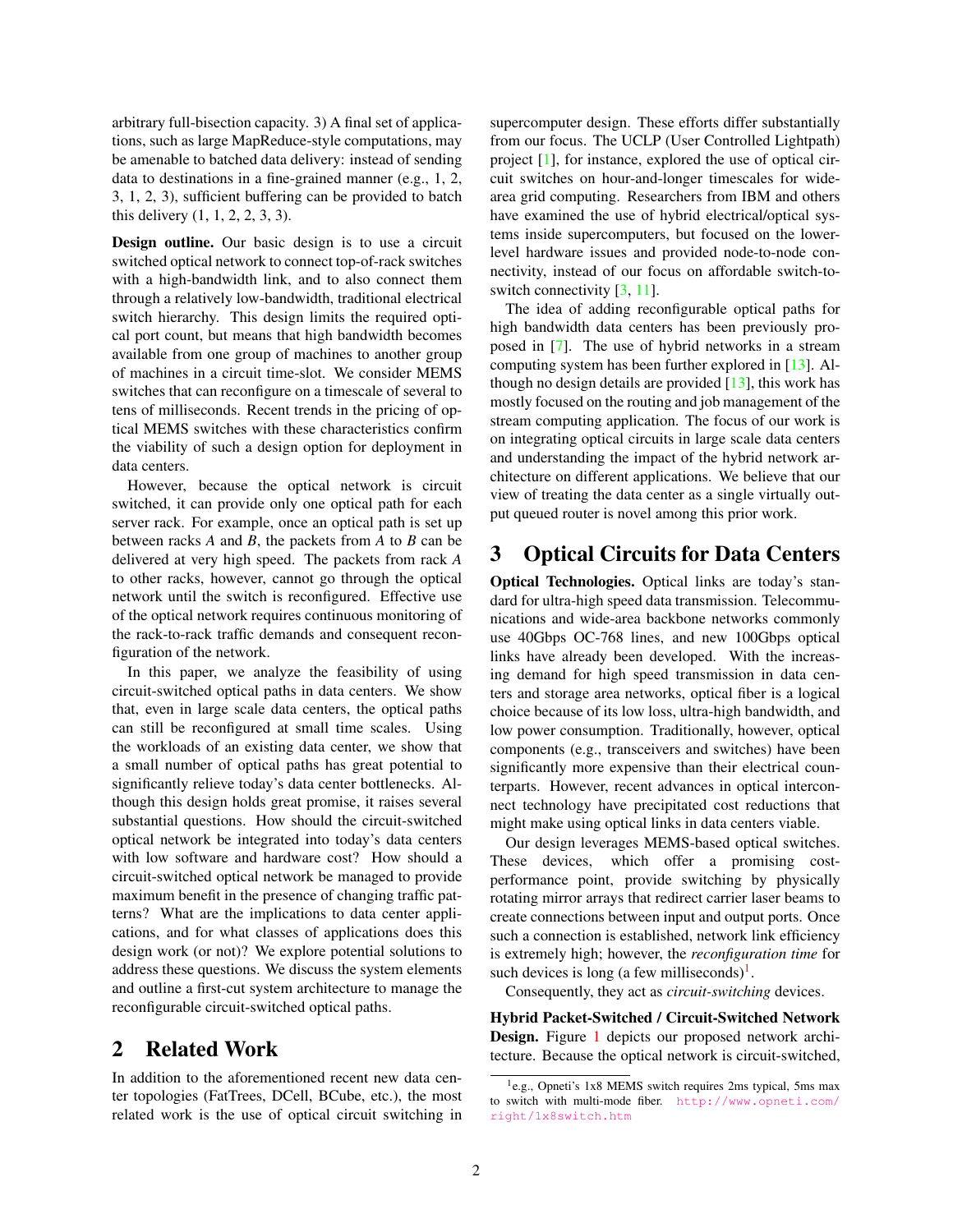

Figure 1: Network Architecture

<span id="page-2-0"></span>our design includes a simple, packet-switched electrical network to provide low-latency, all-to-all connectivity. Thus, the optical network can offload the high-volume traffic that would otherwise bottleneck the electrical network, but applications are not blocked waiting for the optical network to reconfigure. The electrical paths are always available in the network, allowing the applications to communicate immediately (albeit at a lower data rate) to any server in the data center.

The electrical network (top) uses a traditional hierarchy of Ethernet switches arranged in a tree. The optical network (bottom), however, connects only the topof-rack switches. This significantly reduces the number of additional optical interfaces, links, and switches required, but still provides the desired bandwidth improvement because a single optical switched path can handle tens of servers sending at full capacity over conventional Gigabit Ethernet links.

Potential Advantages. This design offers potential improvements in manageability, cost, and flexibility.

*Manageability.* Compared with a full bisection bandwidth network structure, a small optical network is much easier to construct and manage. There are no rigid topological constraints, and no need for major re-wiring to increase the data center network size. It is easier to scale up and can be incrementally deployed.

*Cost.* Even at today's prices, the cost of optical networking components is comparable with existing solutions. For example, it has been estimated that constructing a BCube with 2048 servers costs around \$92k for switches and NICs and requires 8192 wires [\[10\]](#page-5-4). Today, MEMS switches are mostly aimed at the low-volume, high-margin test and measurement market, but even so, using a MEMS switch to connect 52 48-port switches would cost only approximately \$110k. (On an 80-port MEMS optical switch, each port costs \$200-\$700, single 10Gbit optical transceiver modules cost under \$350, and 48-port switches cost under \$700.) We expect the cost of these switches would drop substantially were they used in commodity settings, and the cost of the transceivers drops continuously. Moreover, the optically augmented design requires only 52 fibers to interconnect over two thousand machines, compared to the thousands of wires required by full-bisection approaches.

*Flexibility.* The structure of the optical network is highly flexible. Depending on the data center's workload requirements, different levels of circuit capacities can be provisioned. The optical network can be constructed by a single optical switch, or through the connection of multiple switches. If fewer circuit switched paths are simultaneously required, we can use fewer ports on switches to construct the optical network. Expanding an existing network to add additional switching capacity is also relatively easy.

### 4 Feasibility Analysis

The feasibility of our proposal depends on the agility of optical path reconfiguration and the existence (or potential to induce) traffic skew.

#### <span id="page-2-1"></span>4.1 Optical Reconfiguration Algorithm

Suppose the cross-rack traffic matrix is given (we discuss later how to estimate it), we need to figure out how to connect the server racks by optical paths in order to maximize the amount of traffic offloaded to the optical network. This can be formulated as a maximum weight perfect matching problem. The cross rack traffic matrix is a graph  $G = (E, V)$ . *V* is the vertex set in which each vertex represents one rack and *E* is the edge set. The weight of an edge  $e$ ,  $w(e)$ , is the traffic volume between the end vertices. A *matching M* in *G* is a set of pairwise non-adjacent edges. That is, no two edges share a common vertex. A *perfect matching* is a matching that matches all vertices of the graph. From this formulation, the optical configuration is a perfect matching with the maximum aggregated weight. The solution can be computed in polynomial time by Edmonds' algorithm [\[6\]](#page-5-11).

#### 4.2 Optical Path Reconfiguration Time

The ability of the optical network to relieve bottlenecks in the electrical network will depend on its agility to reconfigure and accommodate varying traffic demands. There are several factors that influence how often one could reconfigure the optical network in our approach. First, there is the circuit setup signaling delay, which, for data center networks, should be small (< 1*ms*). Second, the setup of optical paths implies the physical manipulation of mirrors that have specific hardware switching times. During this fixed period, the optical paths are down. For MEMS-based optical switches, the hardware reconfiguration time is a few milliseconds. Third, the reconfiguration interval is also lower bounded by the time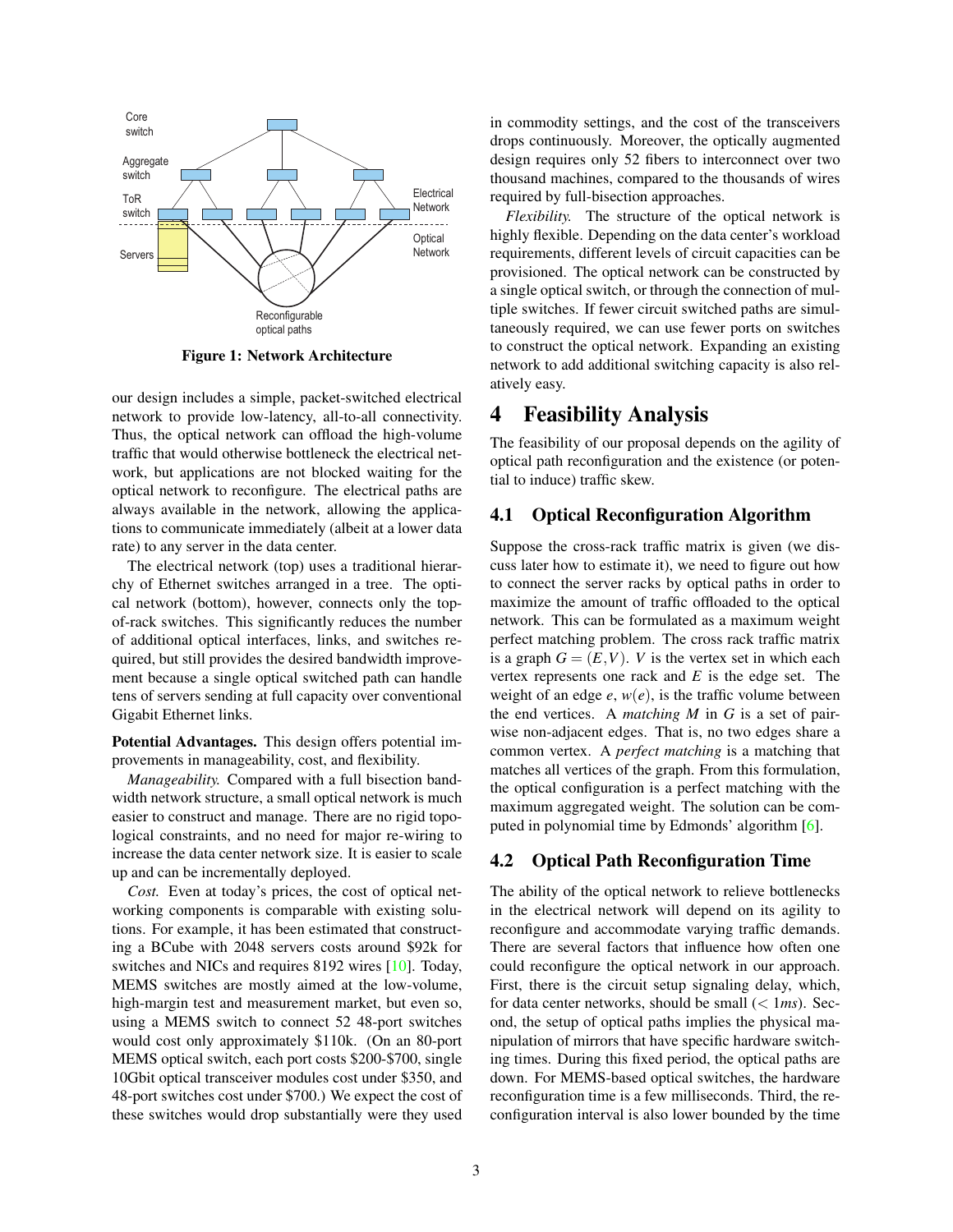

<span id="page-3-0"></span>Figure 2: Optical Path Computation Time



<span id="page-3-1"></span>Figure 3: The Cumulative Distribution of Optical Ratios for One-week Data Center Traffic

required to compute the rack-to-rack optical path configuration, which depends on the network size.

We use the Blossom VI implementation [\[5\]](#page-5-12) of Edmonds' algorithm to compute the optical path configuration. Figure [2](#page-3-0) shows the configuration computation time for random rack matrices with different numbers of racks. For each rack matrix size, we generate 5 random matrices and present the average computation time versus rack size in Figure [2.](#page-3-0) The computation runs on one core of an Intel Xeon 3.2GHz processor with 2GB of memory. The results show that the optimal configuration can be computed rapidly—around 640 ms for 1000 racks. Consequently, even in very large data centers, one could envision the reconfiguration of the optical network happening at relatively small time scales, thus able to accommodate varying traffic demands.

#### 4.3 Evidence for Traffic Skew

Augmenting a traditional data center architecture with a reconfigurable circuit-switched optical network introduces additional capacity that may relieve some of its inherent bottlenecks. However, this holds true only if the rack-to-rack traffic is, or can be made, skewed, and if this skew can be identified and exploited appropriately. We study the workload of one small operational data center to assess the properties of today's data center workloads (even though we admit that our results could not generalize across all possible data centers).

Our analysis is based on a small seven-rack research datacenter with a total of 155 servers and 1060 cores. We instrument all servers with the IPTables NetFlow module and export data every 10 seconds. We then aggregate this server-to-server traffic matrix into a rack-torack traffic matrix based on the datacenter topology. The traffic captured includes a variety of workloads, such as MPI, Hadoop, and scientific computing applications.

We input the rack-to-rack traffic matrix to Edmonds' algorithm for the perfect weighted matching that will identify the 3 rack-to-rack flows that can be routed on top of the optical network (the 7 racks allow for 3 nonoverlapping rack-to-rack connections). The sum of the volume of those 3 flows represents the maximum amount of traffic that could be offloaded from the electrical network onto the optical paths. We analyze a one-week traffic trace using three different optical path reconfiguration intervals. We define the optical ratio to capture the total traffic volume of those 3 rack-to-rack optical flows over the overall cross-rack traffic in the data center. We then plot its empirical cumulative distribution function in Figure [3.](#page-3-1) Note that if rack-to-rack traffic is uniform, the fraction of offloaded traffic would be  $3/21 = 14\%$  (out of the 21 rack-to-rack flows, only 3 can be routed optically).

Instead, Figure [3](#page-3-1) shows that setting up 3 optical paths between the 7 racks in the data center can offload more than 50% of the total cross rack traffic in most cases. Reconfiguring the optical network every 30 seconds results in higher fractions of the overall traffic routed optically, taking advantage of increased aggregation. This result demonstrates that using even a few optical paths has the potential to offload significant amounts of traffic from the electrical network. Further study is needed to derive the best optical reconfiguration time based on the dynamic traffic demands.

## 5 Managing Optical Paths

The key challenge imposed by our proposed architecture is that the circuit switched component requires explicit set-up and tear-down of links, and is only available periodically. In this section, we outline a first-cut system architecture to *monitor* traffic patterns, *induce* traffic skew on a rack-to-rack basis, and *reconfigure* the optical network to optimize the transmission of this skewed traffic.

#### 5.1 Design Elements

Traffic Measurement: The system must estimate the rack-to-rack traffic to input to the optical path reconfig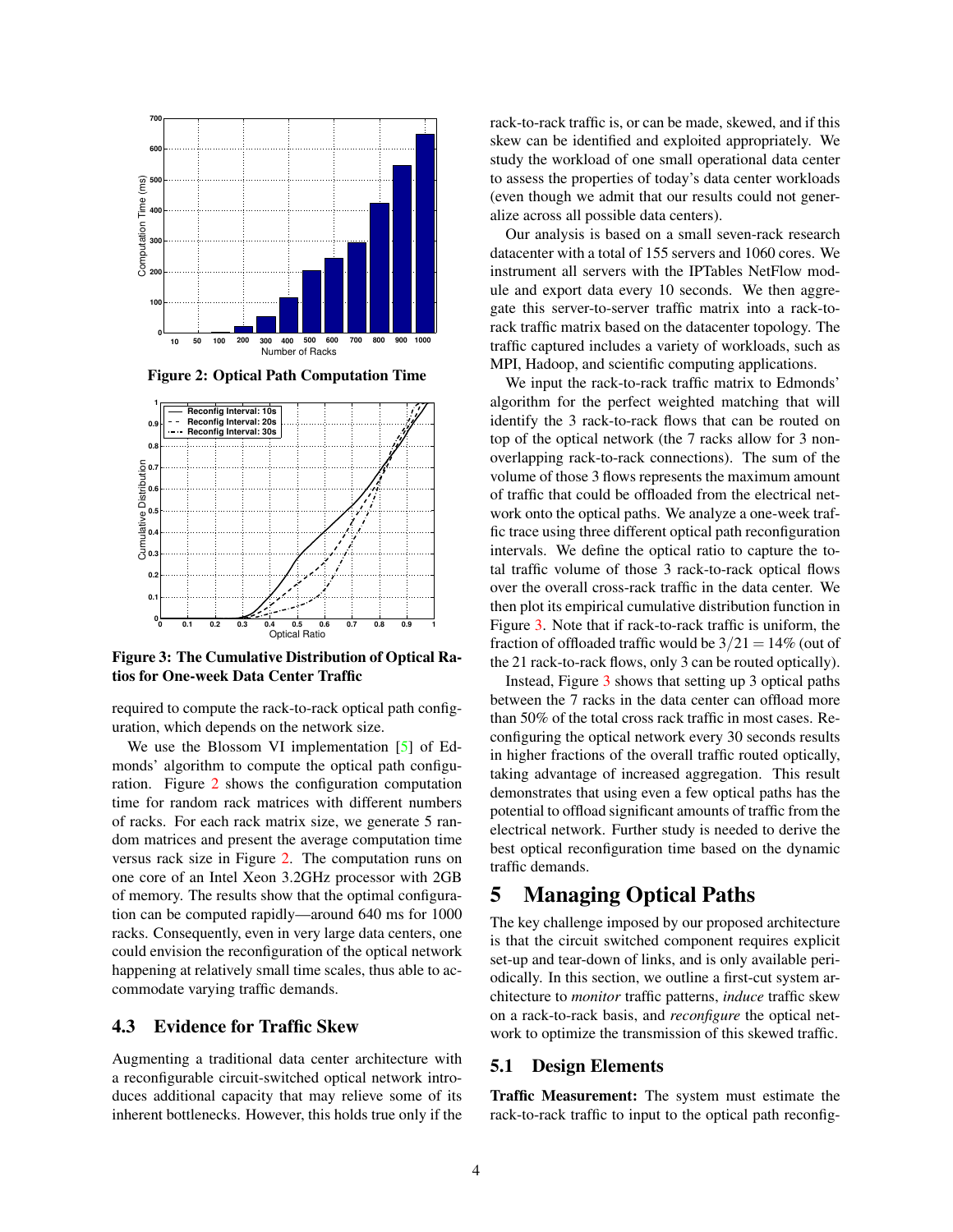uration algorithm in the previous section. This information could be exported from the switches themselves, but in keeping with our philosophy that the datacenter is a router, it is most easily and scalably monitored at the end-hosts using the same NetFlow infrastructure we used for the feasibility analysis. An OS-independent approach would be to collect this data from the end-host NICs, but we leave such an evaluation for future work—certainly, at least, exporting flow data is a less intrusive modification than actually routing data through end-hosts, as has been proposed for other architectures [\[9,](#page-5-3) [10\]](#page-5-4).

Inducing Traffic Skew: The core of skew induction is to provide extensive buffering at the edge nodes, and to manage these queues as part of a virtually output-queued router. Each node, therefore, will maintain several hundred megabytes of queued data that is aggregated on a destination rack basis. We discuss this aspect further in Section [5.2.](#page-4-0)

Optical Configuration Manager: The optical configuration manager collects traffic measurements, runs the optical path algorithm and issues configuration directives to the switches, and informs hosts which paths have become high-bandwidth. We envision an initial implementation of this component as a small, central management component attached to the optical switch (equivalent to a router control plane) running the fast Blossom VI implementation, but a distributed implementation is an intriguing future approach.

Optional Host Traffic Controller: This optional component runs on the hosts to update applications and the kernel about the inter-node connectivity to permit applications to batch and transmit data appropriately. For many applications, this functionality may be accomplished sufficiently by TCP's AIMD algorithm and may be omitted, providing transparent acceleration for a wide range of applications. Yet other applications, such as a client requesting data from many file servers, may benefit from being able to tailor their requests and computation to the state of the network. Understanding this design space is one of the key challenges and opportunities exposed by the proposed architecture.

#### <span id="page-4-0"></span>5.2 Optical Management System Sketch

Our design goal is to implement traffic measurement and control in-kernel to make the system transparent to applications and easy to deploy. Figure [4](#page-4-1) shows the architecture of the optical path management system.

The server kernel scheduling module manages the queues to ensure that data can be sent at high speed to a remote rack when the optical link is available. It operates by greatly enlarging the TCP socket buffers, allowing applications to push hundreds or more megabytes of data into the kernel. We buffer at the end hosts, not



<span id="page-4-1"></span>Figure 4: Optical Management System Architecture

the switches, so that the system scales well with increasing node count; to take advantage of the relatively cheap server DRAM; and to ensure fate sharing with the data source. This design introduces the possibility of headof-line blocking, however, where large bulk flows waiting for the optical paths may greatly increase the latency observed by small control flows sharing the same destination-rack buffer. To address this problem, the system will use a mechanism similar to router virtual output queues. The scheduler maintains one virtual queue for the packets destined to each rack. When an optical path is set up for a rack *A*, the scheduler can decide when to release a batch of packets from rack *A*'s virtual queue to the optical path. Different policies can be used to control the traffic transmitted to electrical paths and optical paths. There are several interesting questions (Section [6\)](#page-4-2) about the ways traffic maps to these paths.

The user-space server management daemon reads traffic statistics from the server's scheduling module and reports them to the central manager. The traffic statistics report how much traffic is buffered to each destination rack, permitting the optical configuration manager to perform an optimal configuration of the lightpaths.

#### <span id="page-4-2"></span>6 Challenges

Our preliminary study suggests that using reconfigurable optical paths has great potential to provide high bandwidth for data-intensive applications in data centers. However, this approach brings with it a number of challenging issues for the architecture itself, the network, and for the applications, that must be addressed before it truly becomes practical.

By allowing applications to push large amounts of data into the in-kernel per-rack queues, this architecture creates the possibility for severe latency increases and head-of-line blocking. These large queues will eventually drain through the electrical network, so applications will not be *stopped*, but data packets may be delayed for hundreds of milliseconds or longer—a delay unac